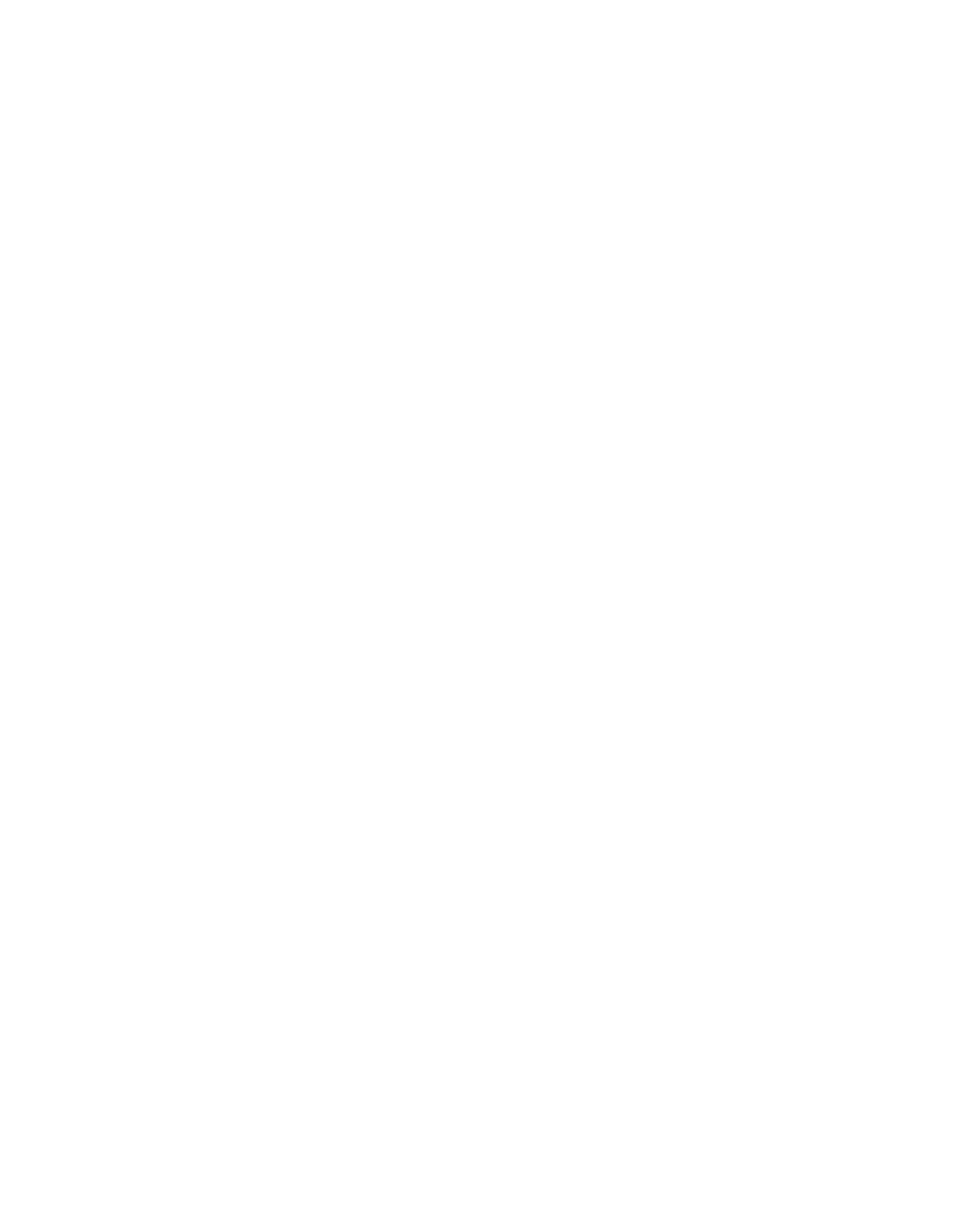#### **HILL, Chief Justice.**

[¶1] Appellant, JRS (Father), seeks review of an order of the district court denying his petition to modify a divorce decree so as to grant him primary custody of all four of his minor children. Appellee, GMS (Mother), did not file a brief in this appeal. In the district court proceedings she also filed a petition seeking custody of all four children. The district court found that neither party had demonstrated a material change of circumstances and maintained the status quo, continuing the parties' original stipulation that Father would have custody of the two older children, and Mother would have custody of the two younger children. We will reverse and remand for additional proceedings.

#### **ISSUE**

[¶2] Father poses this issue for our consideration:

Whether the district court erred when it found that there was no substantial and material change of circumstances as required by law to modify the *Stipulated Decree of Divorce* and denied [Father's] *Petition for Modification of Decree of Divorce*.

#### **FACTS AND PROCEEDINGS**

[¶3] The district court entered its stipulated decree of divorce on October 5, 2000. Custody of the parties' four children was established in the stipulation. Father was awarded custody of the parties' two older children, born May 9, 1990, and February 15, 1992. Mother was awarded custody of the parties' two younger children, born January 9, 1995, and May 1, 1997. Visitation rights were detailed in the decree. The decree included a section devoted to "PARENTAL COOPERATION PROVISIONS:"

Each parent shall:

a. Exercise discretion and cooperate with each other in exercising custodial and visitation rights so the best interest of the children is served.

b. Make every reasonable effort to insure that the children have free access to and unhampered contact with both parents.

c. Encourage the free and natural development of the children's love and respect for both parents and do nothing which may estrange the children from the other parent, or injure the opinion of the children as to the other parent.

d. Keep each other informed as to the location and phone number of the children at all times.

e. Promptly notify the other of any illness, accident or other circumstance seriously affecting the health or welfare of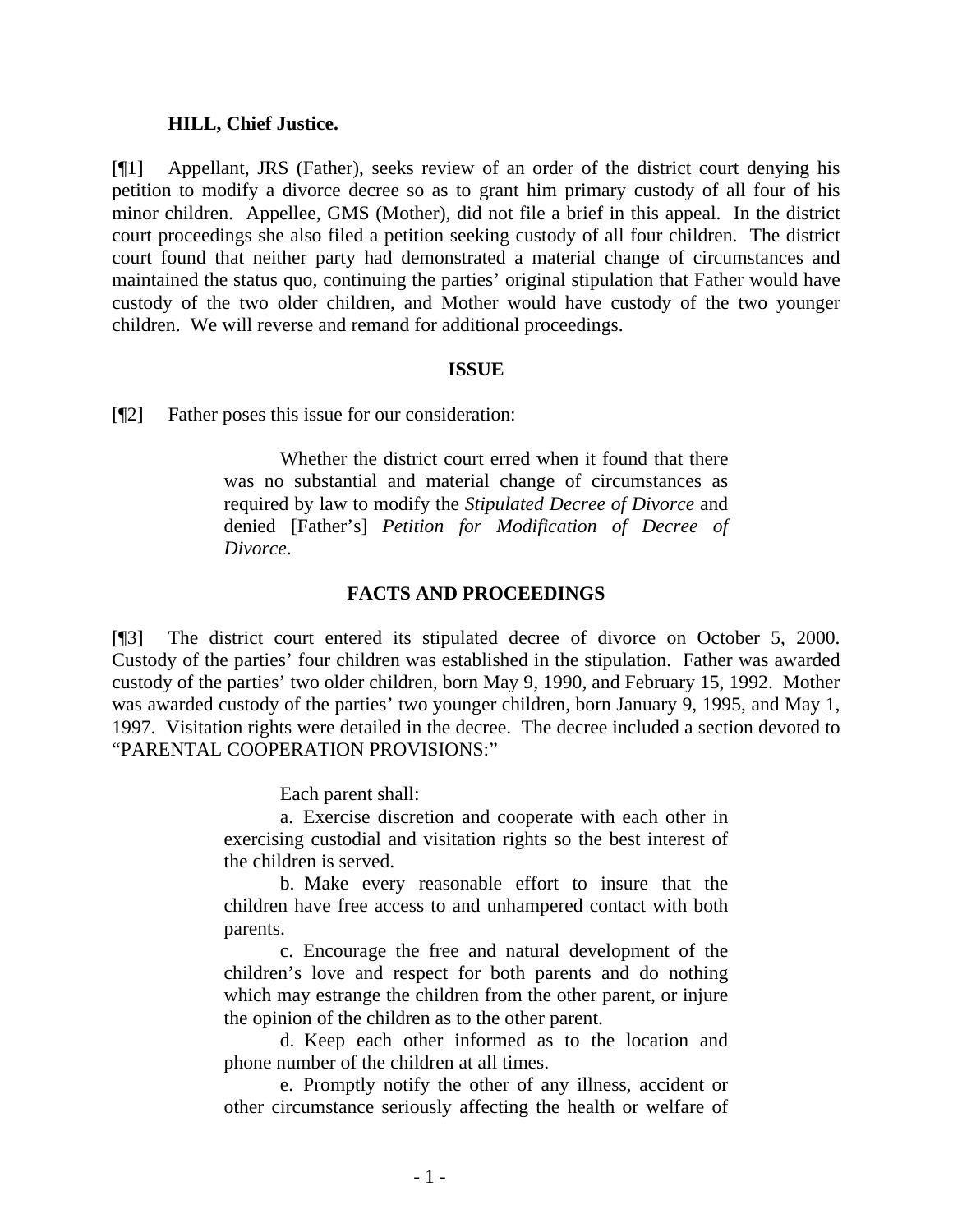the children. Both parents shall have unlimited visitation privileges, consistent with the circumstances, for so long as the emergency situation continues.

f. Be entitled to complete information from any physician, dentist, psychologist or other specialist attending to the children for any reason whatsoever and shall be entitled to copies of any reports rendered by any such specialist. Neither parent shall do anything to frustrate the other parent's access to any health care records relating to the children.

g. Be entitled to complete detailed information from any teacher, school or college and shall be entitled to copies of all reports or records with respect to the children's education.

h. Consult with each other with respect to all matters of major importance affecting the welfare of the children.

[¶4] Initially, there were no difficulties with visitation because both parents continued to reside in Crook County. Not long after the divorce, Mother moved from Crook County to Belle Fourche, South Dakota. Father testified that Mother became uncooperative in allowing visitation. In addition, after the divorce, Father was convicted of battery on his former wife, and traveling to South Dakota was difficult for him because he had to get permission from his probation officer to leave Wyoming and go into another state. Mother would not agree to bring the children to, and pick them up from, the border. Mother denied parts of these assertions. The record reflects that neither parent had a very good specific memory, nor any meaningful records, so as to clarify what visitation had or had not occurred.

[¶5] On July 8, 2002, Father filed a petition to modify the divorce decree<sup>1</sup> so as to give him primary custody of all four children. He asserted that there had been a material change of circumstances and that it was in the best interests of the children to be in his primary custody. Wyo. Stat. Ann § 20-2-204(c) (LexisNexis 2003) provides:

> (c) A court having jurisdiction may modify an order concerning the care, custody and visitation of the children if there is a showing by either parent of a material change in circumstances since the entry of the order in question and that the modification would be in the best interests of the children pursuant to W.S.  $20-2-201(a)$ .<sup>2</sup> In any proceeding in which a parent seeks to

<sup>1</sup> The district court later allowed Father to amend his petition.

<sup>&</sup>lt;sup>2</sup> Wyo. Stat. Ann. § 20-2-201(a) provides:

<sup>(</sup>a) In granting a divorce, separation or annulment of a marriage or upon the establishment of paternity pursuant to W.S. 14-4-401 through 14-2-907, the court may make by decree or order any disposition of the children that appears most expedient and in the best interests of the children. In determining the best interests of the child, the court shall consider, but is not limited to, the following factors:

<sup>(</sup>i) The quality of the relationship each child has with each parent;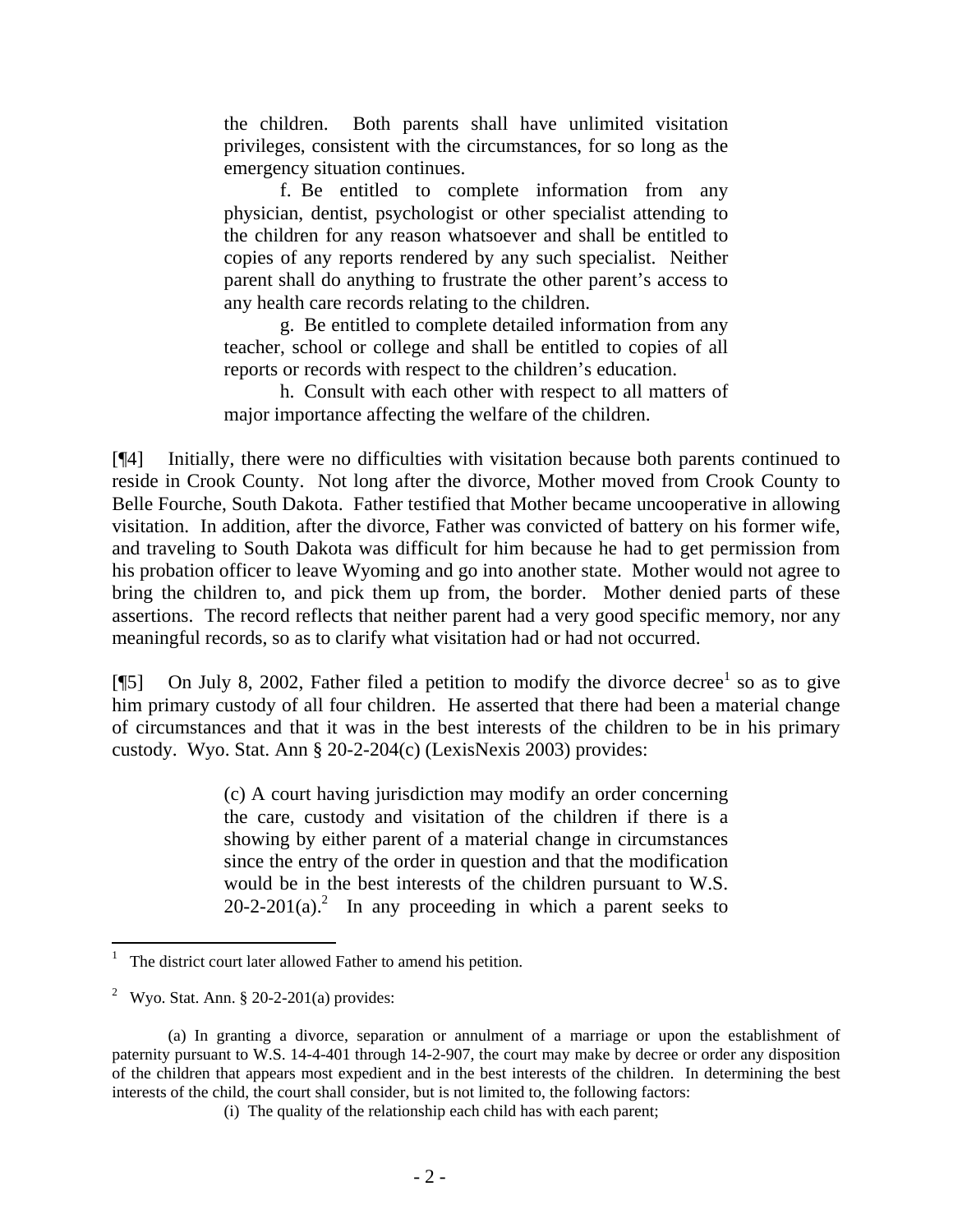modify an order concerning child custody or visitation, proof of repeated, unreasonable failure by the custodial parent to allow visitation to the other parent in violation of an order may be considered as evidence of a material change of circumstances.

On that same date, Father also filed a motion for a temporary restraining order, seeking protection for the children in Mother's custody. That motion was premised on allegations that the parties' youngest daughter had been sexually molested by both Mother's fiancé and her brother. The district court issued a temporary restraining order on July 10, 2002. From that date forward, Mother did not have custody of any of the children, and her visits with the children have been supervised. On September 24, 2002, the district court continued the temporary restraining order pending further information being provided to the court.

[¶6] On December 27, 2002, Mother filed an answer to Father's amended petition for modification of the custody arrangements, and in that document also asked that custody be modified to award her custody of all four children.

[¶7] In January of 2003, all four children were removed from Father's home when substantiated allegations of child abuse were leveled against Father's new wife (Stepmother). Although Father was not accused of inflicting any abuse on his children, he was found to have failed to protect his children from Stepmother. Father complied with the case plan put into effect by DFS and eventually he regained custody of all four children. Stepmother is not permitted to have any contact with the children, but Father continues to be married to her and has maintained a relationship with her. In light of all these circumstances, a DFS professional who managed the child abuse case testified that placing the children in Mother's full-time care and control would not be in the best interests of the children and that the children expressed a preference to be with Father. Her observations were that the relationship between Mother and the children was strained, and that the children preferred to live with Father. It is a condition of the DFS case plan that Stepmother not be allowed near the children, and Father testified that he would honor that condition.

 $\overline{a}$ 

<sup>(</sup>ii) The ability of each parent to provide adequate care for each child throughout each period of responsibility, including arranging for each child's care by others as needed;

<sup>(</sup>iii) The relative competency and fitness of each parent;

<sup>(</sup>iv) Each parent's willingness to accept all responsibilities of parenting, including a willingness to accept care for each child at specified times and to relinquish care to the other parent at specified times;

<sup>(</sup>v) How the parents and each child can best maintain and strengthen a relationship with e ach other;

<sup>(</sup>vi) How the parents and each child interact and communicate with each other and how such interaction and communication may be improved;

<sup>(</sup>vii) The ability and willingness of each parent to allow the other to provide care without intrusion, respect the other parent's rights and responsibilities, including the right to privacy;

<sup>(</sup>viii) Geographic distance between the parents' residences;

<sup>(</sup>ix) The current physical and mental ability of each parent to care for each child;

<sup>(</sup>x) Any other factors the court deems necessary and relevant.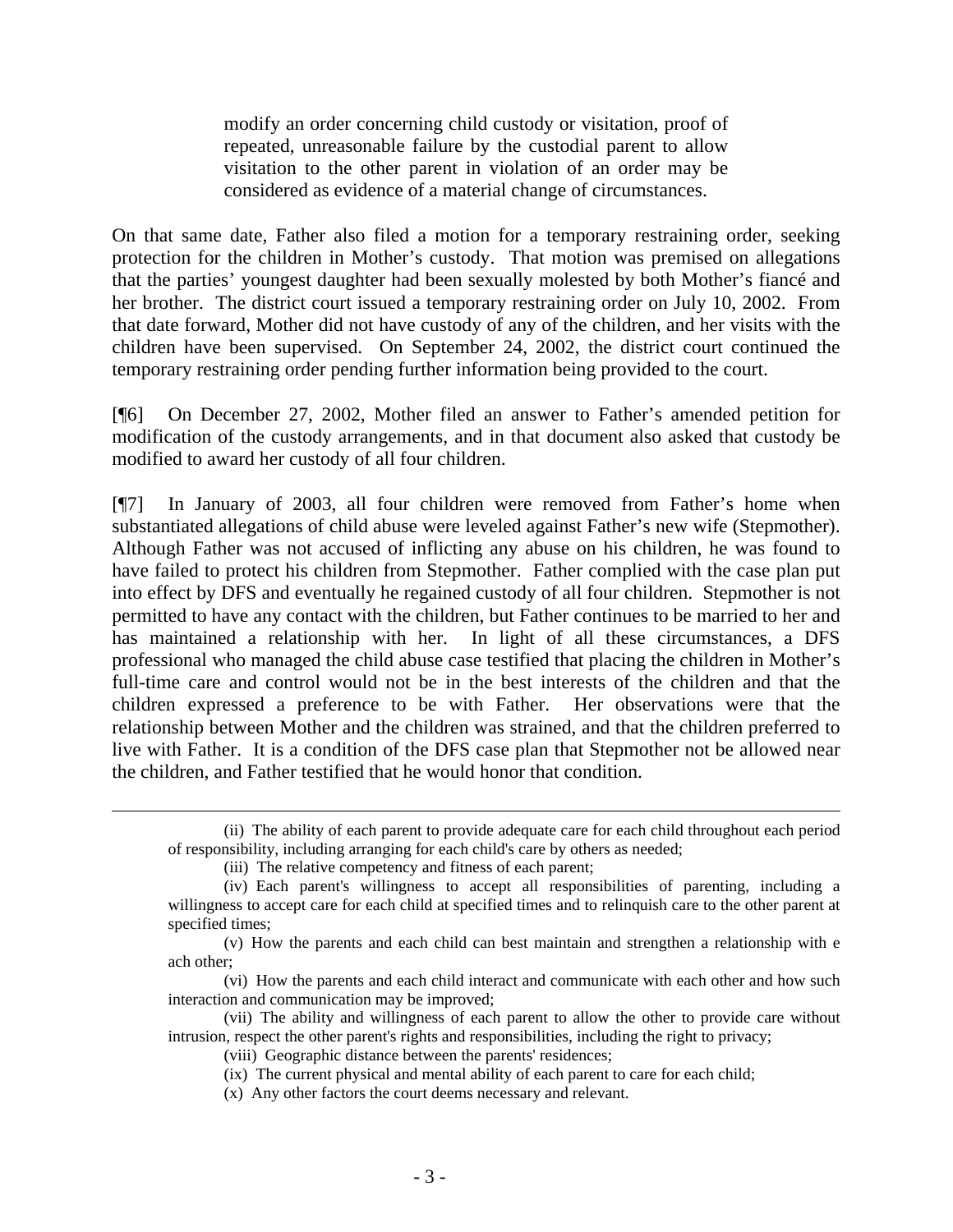[ $[$ [8] A guardian ad litem<sup>3</sup> (GAL) was appointed to represent the children. In a report received by the district court the day before trial on these matters began, the GAL summarized his investigation and offered some concrete suggestions to the district court:

#### Impressions

While all information received was dutifully weighed in preparing my report, I found the comments of and observations of Pam Andrews at CASA, the thoughts and observations of [RS – Father's brother] and the more candid comments of [Father] to be of particular importance in forming my impressions in this matter. If this were a case of first impression with neither party having significant others in their lives complicating their current situations, I would be inclined to say that [Father] is the better parent. But even then, I share [RS's] concern that given the number of children, their age's and [Father's] work schedule, for him to have primary custody of all the children could present problems. More importantly, this is not a case of first impression. The parties both have significant others, who to one extent or another continue to be a part of their lives, which cause me great concern.

I have no problem in concluding that [Stepmother] should be no where near the parties' children now or in the foreseeable future. Unfortunately, this is easier said than done as [stepmother] appears to continue to be lurking in the shadows of [Father's] life and as I do not feel comfortable that [Father] is anywhere close to choosing his children's welfare over the presence and opinions of [stepmother]. While less is known about [BB – Mother's fiancé] and his interactions with the parties' children, I likewise feel, despite [Mother's] claims to the contrary, [BB] continues to be a significant part of [Mother's] life. Though the allegations of sexual impropriety initially leveled against [BB] may be inconclusive enough to prevent the filing of criminal charges, nevertheless I cannot completely ignore this concern. Further, I find [RS's] observations of [BB] as having a quick temper and the admitted use of a cheese board to spank the parties' youngest child as indications that [BB] is not a positive aspect of the children's lives.

 $\overline{a}$ 

<sup>3</sup> The GAL is not a participant in this appeal.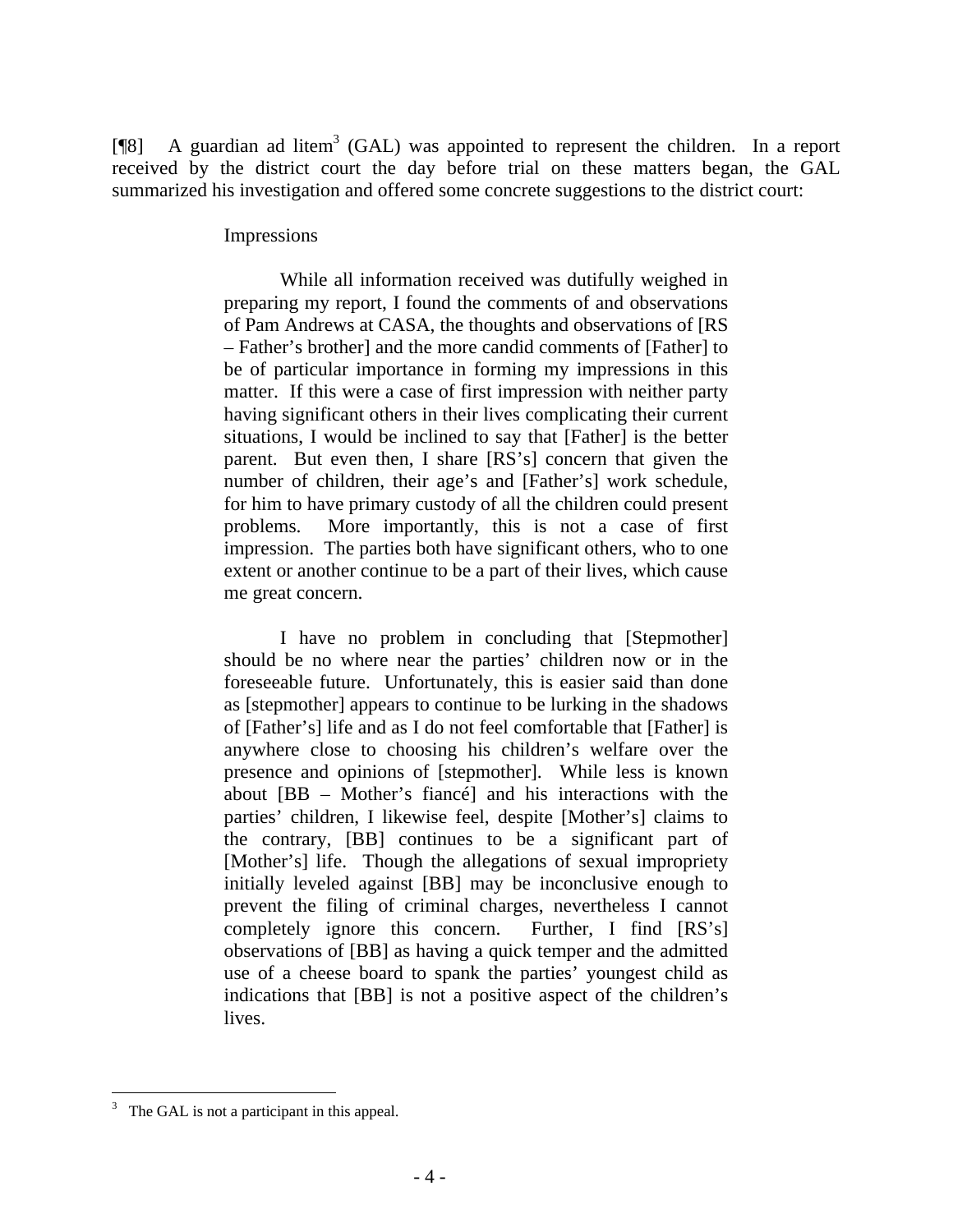I find no easy or good solution to this case. Neither parent before or since their divorce presents a picture of the other that does not raise with me concerns regarding the safety and well being of their children. The parties originally chose, whatever the circumstances may have been, to enter into a split custody arrangement regarding their children. With the notable exception of the problems involving weekend visitation, until the appearance of the parties' respective significant others this arrangement seemed to be working relatively well. Again, in stating this impression I rely on the comments and observations of [RS] as well as the comments of the parties themselves. [Father] has expressed a concern regarding [Mother's] drinking both predating and since the parties' divorce, though he admits that he only has random comments of the parties' children since their divorce to support these concerns. [Mother] has denied drinking is a problem in her life or that she drinks around the children. As [Mother] has volunteered she has no need to have alcohol in her home, and as there should be no circumstance where she would feel compelled to drink in the presence of the children, erring a little on the safe side, I would recommend that there be no alcohol in the home of [Mother] at any time and that she not consume or have alcohol still present in her system at any time that the children are with her.

My final impression as a matter of fact and law is that if we were able to consider the parties to this case without consideration of their significant others the change of circumstances in their lives would be insufficient to support a change one way or the other concerning primary custody of the parties' children.

#### **Conclusion**

In conclusion, I would recommend the following:

1. That the split custody of the parties' children as set forth in the parties' Divorce Decree remain in place.

2. That the exchange of the children for all visitation take place at a neutral location in Moorcroft, which is approximately half way between the parties' present locations. Any party refusing to cooperate or otherwise put their best efforts forward in insuring that visitation exchanges take place as order[ed] should be held in contempt of court and held responsible for the other party['s] cost, including reasonable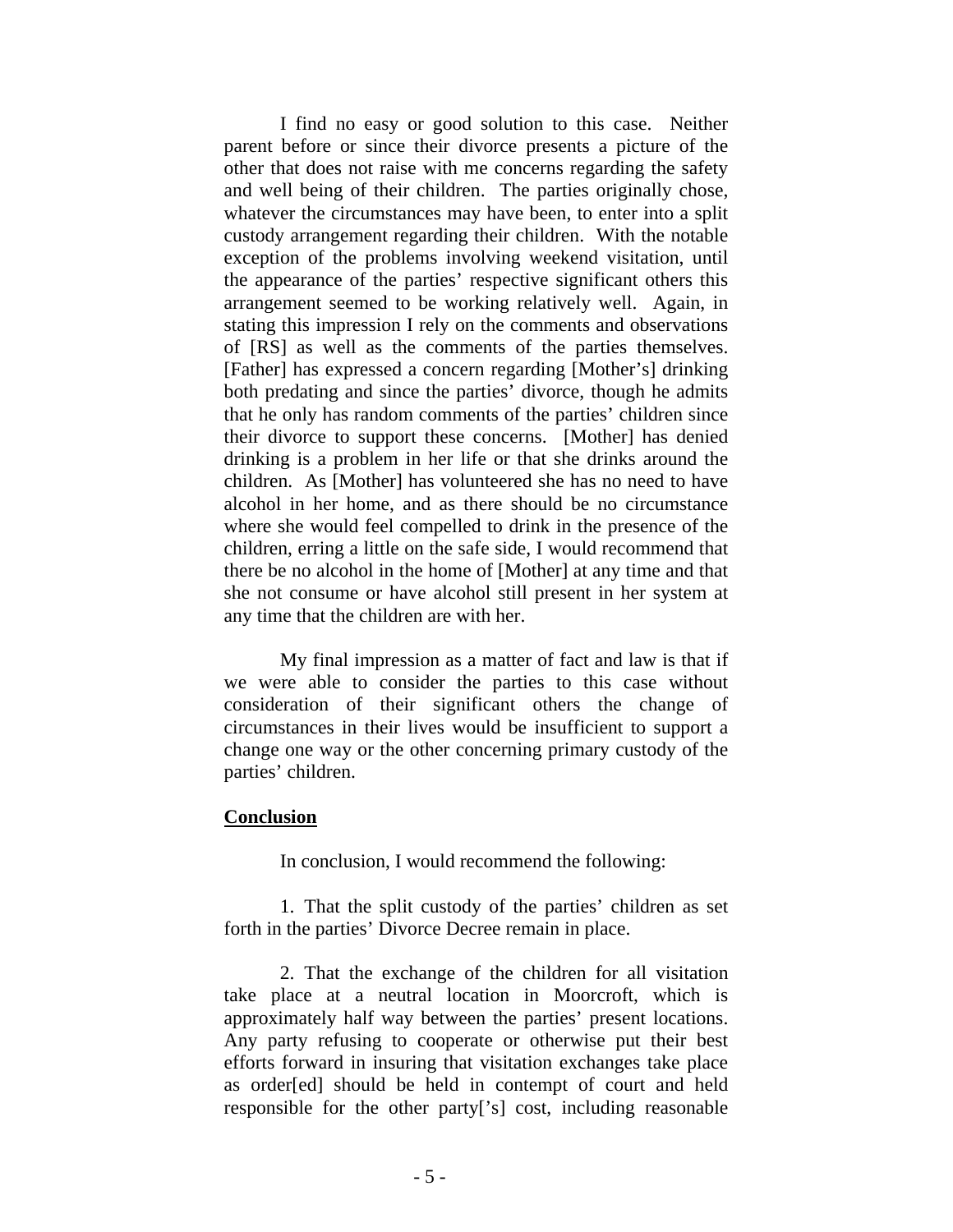attorney fees, in bringing any action to enforce such visitation exchanges. Feeble excuses as to why an exchange did not take place should not be tolerated given the history of the problem regarding exchanges and the desire of the children to spend as much time as possible in each others company.

 3. [Stepmother] shall have no contact direct or indirect at any time with the children of the parties.

4. [BB] should have no contact direct or indirect at any time with the parties' children.

5. [TB - Mother's brother] should have no contact direct or indirect at any time with the parties' children.

6. That [Mother] shall not use or consume alcohol at any time any of her children are in her presence. Further, that [Mother] shall at no time have alcohol in her residence.

7. Each party shall be responsible for their own attorney fees in this matter and for paying their share of the Guardian Ad Litem fees as may be approved and directed by the court.

8. That any order coming out of the Sheridan County Juvenile Court pending juvenile action directed towards the parties should constitute additional conditions to this court's order while the Sheridan County matter remains open.

9. The parties should continue with and complete the parenting classes they are enrolled in, including any follow up recommendations that may come from this program.

[¶9] The district court made oral findings to the effect that neither party had met the burden of demonstrating a material change of circumstances that justified altering the district court's original decree. In addition, the district court found that neither party had abused the children, but that both had been blind to what had been done by others. The district court declined to adopt many of the recommendations made by the GAL, indicating that it would not, and could not, micro-manage this case. The order denying the petitions to modify the divorce decree provided this guidance:

> 4. Since their divorce, both parties have moved increasing the distance between their homes.

> 5. Since their divorce, both parties have brought new caretakers into the children's lives who have abused the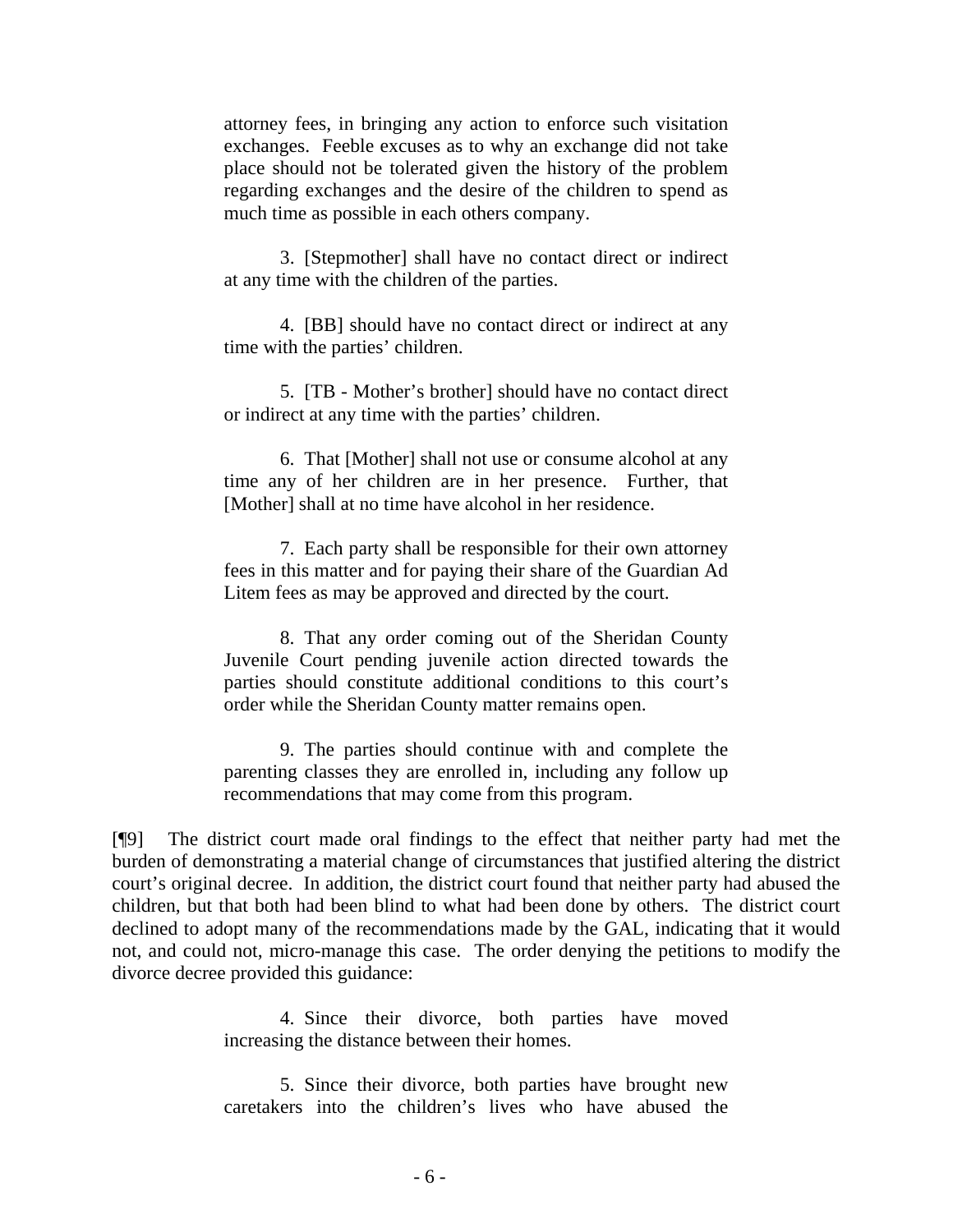children. There is no evidence that either parent has abused the children, but that they have turned a blind eye to the abuse and excessive discipline dispersed by [Stepmother] and [Mother's] fiancé. The parents now minimize or attempt to rationalize such behavior and are less than committed to making changes necessary to remove the abusers from the children's lives.

6. These changes are not substantial and material as required by law for purposes of granting either party the relief they seek.

7. The recommendations of the Guardian *ad Litem* which also finds there is no change of circumstance should be adopted. However, the recommendations of the GAL regarding contacts with third parties and limitations on alcohol use would require the Court to micro-manage this case and the Court will not do so.

. . . .

9. The terms and conditions of the *Stipulated Decree of Divorce* should not be modified.

10. The *Temporary Restraining Order* entered in this matter on July 8, 2002 should be rescinded.

11. Legal and physical custody of the two youngest children should be returned to [Mother] subject to final adjudication of Sheridan County Juvenile Case No. J-1-1-03. Any supervision by the Department of Family Services in the on-going juvenile action in Sheridan County, Wyoming should focus on reunification of both families, not just [Father's] home.

#### **STANDARD OF REVIEW**

[¶10] In custody matters, the welfare and needs of the children must be given paramount consideration. That which is in the best interests of the child is a question for the trier of fact, and we will not overturn the decision of a trial court unless we are persuaded that an abuse of discretion is present or that there has been a violation of some legal principle. *Reavis v. Reavis*, 955 P.2d 428, 431 (Wyo. 1998). When we are asked to review the action of a district court, in the context of the abuse of discretion standard, the core of the inquiry we must make is the question of the reasonableness of the choice made by the trial court. Judicial discretion is a composite of many things. Among these are conclusions drawn from objective criteria. It means a sound judgment exercised with regard to what is right under the circumstances and without doing so arbitrarily or capriciously. We must ask whether or not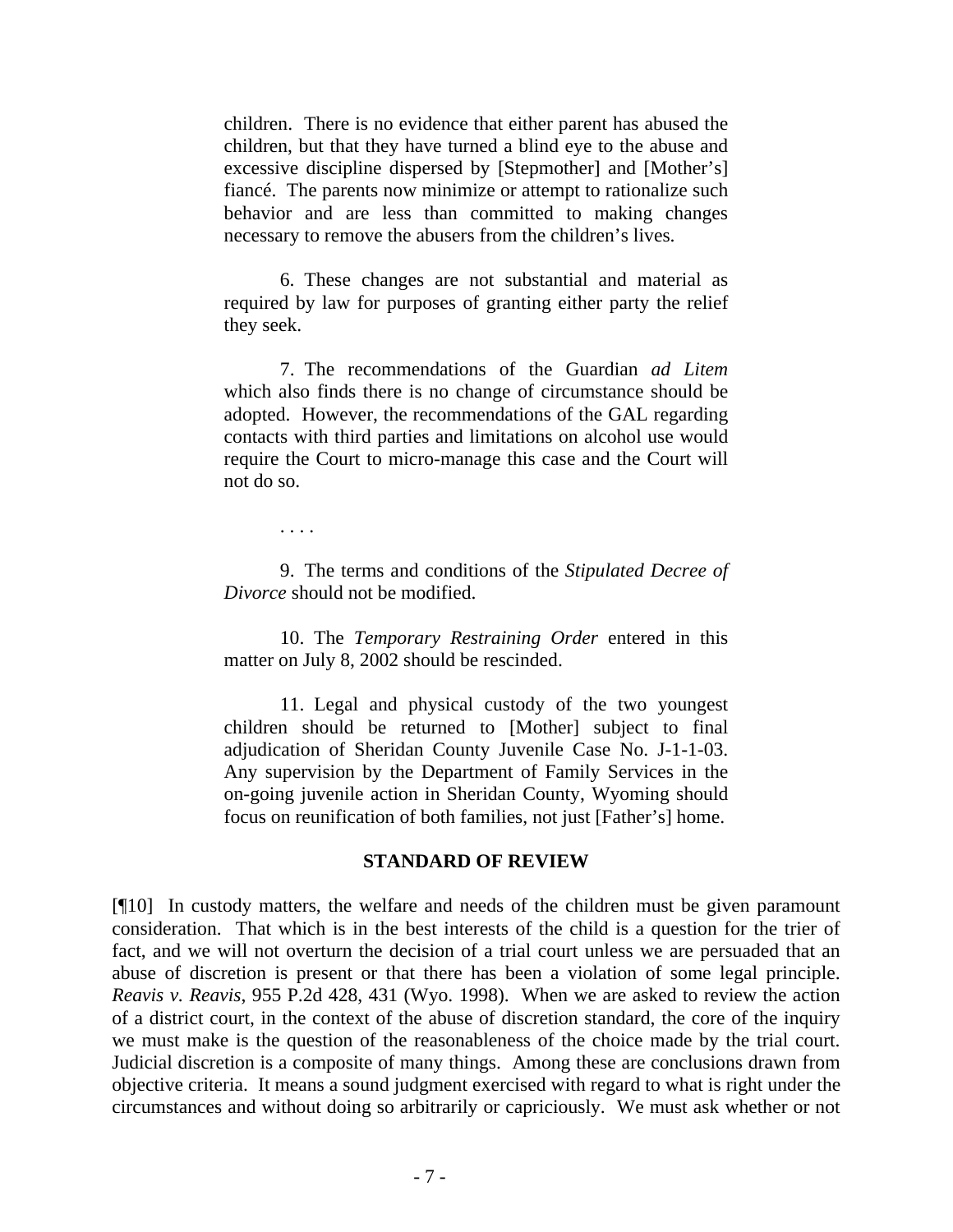the district court could reasonably conclude as it did and whether any facet of its ruling was arbitrary or capricious. *Cobb v. Cobb*, 2 P.3d 578, 579 (Wyo. 2000) (quoting *Thomas v. Thomas*, 983 P.2d 717,719 (Wyo. 1999)). The party seeking to modify established child custody provisions of a divorce decree has the burden of showing that a material change in circumstances that affects the child's welfare occurred subsequent to the entry of the initial decree, that the change warrants modification of the decree, and that the modification will be in the best interests of the affected child. *Cobb*, 2 P.3d at 579-80 (quoting *Sorenson v. May*, 944 P.2d 429, 432 (Wyo. 1997)).

[¶11] A child's preference as to custody may be considered by the trial court:

In determining the weight to be given a child's preference several factors should be considered: the age of the child; the reason for the preference; the relative fitness of the preferred and non-preferred parent; the hostility, if any, of the child to the non-preferred parent; the preference of other siblings; and whether the child's preference has been tainted or influenced by one parent against the other.

Although custodial preference is not conclusive, the court here was entitled to give more consideration to a fifteenyear old girl's preference than say, the preference of a six-year old child.

*Yates v. Yates*, 702 P.2d 1252, 1256 (Wyo. 1985).

## **DISCUSSION**

[¶12] We are unable to agree with the district court that there was not a material change in circumstances in this case. Mother's relocation to South Dakota might well have been viewed as a material change. The testimony the district court heard was that the unusual custody arrangements to which these parents agreed (it was not fashioned by the district court), worked only so long as the parents both resided in Crook County and were close enough to each other to make it functional. It did not work once Mother was in South Dakota, sometimes without a car to transport the children, and Father was not free, nor was he always able, to travel to South Dakota to facilitate visitation. That Mother's fiancé, and her brother, were accused of sexually assaulting the parties' youngest daughter also might well have been viewed as a material change of circumstances. There was another potential material change when the youngest children were uprooted from Mother's home, and sent to live in Sheridan County with Father's new wife, the parties' two other children, and Stepmother's three children. There was likely a material change of circumstance when all four children were taken from their home and placed in DFS custody (in a group home) as a result of Stepmother's abusive acts against the children. There were potential material changes of circumstance when the children were placed in the custody of Father's mother and stepfather, and when Father was finally accorded full custody again, with his mother and